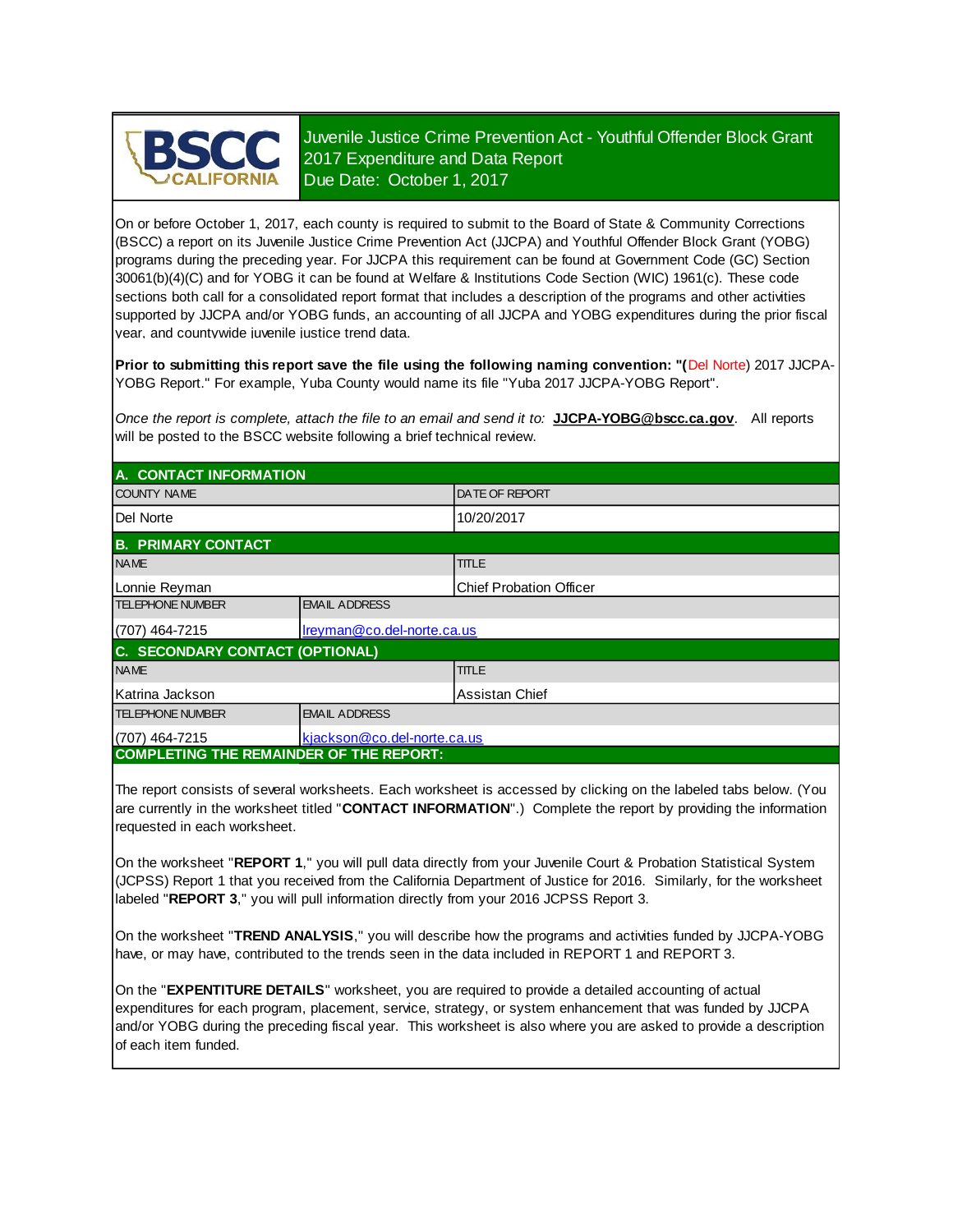| <b>COUNTYWIDE JUVENILE JUSTICE DATA for: Del Norte</b> |                                                                                                     |  |
|--------------------------------------------------------|-----------------------------------------------------------------------------------------------------|--|
|                                                        | In the blank boxes below, enter the data from your Report 1 received from DOJ as titled below:      |  |
|                                                        | Referrals of Juveniles to Probation Departments for Delinquent Acts, January 1 - December 31, 2016  |  |
|                                                        | Age by Referral Type, Gender, Race/Ethnic Group, Referral Source, Detention, Prosecutor Action, and |  |
| <b>Probation Department Disposition</b>                |                                                                                                     |  |
| <b>Report 1</b>                                        |                                                                                                     |  |
|                                                        |                                                                                                     |  |
|                                                        |                                                                                                     |  |
| <b>Probation Department Disposition</b>                |                                                                                                     |  |
| Diversions (1)                                         | 37                                                                                                  |  |
| Petitions Filed (2)                                    | 169                                                                                                 |  |
|                                                        |                                                                                                     |  |
|                                                        |                                                                                                     |  |
|                                                        |                                                                                                     |  |
| Gender (OPTIONAL)                                      |                                                                                                     |  |
| <b>Male</b><br>Female                                  |                                                                                                     |  |
| <b>TOTAL</b>                                           |                                                                                                     |  |
|                                                        |                                                                                                     |  |
| Race/Ethnic Group (OPTIONAL)                           |                                                                                                     |  |
| <b>Hispanic</b>                                        |                                                                                                     |  |
| White                                                  |                                                                                                     |  |
| <b>Black</b>                                           |                                                                                                     |  |
| Asian                                                  |                                                                                                     |  |
| <b>Pacific Islander</b>                                |                                                                                                     |  |
| Indian<br><b>Unknown</b>                               |                                                                                                     |  |
| <b>TOTAL</b>                                           |                                                                                                     |  |
|                                                        |                                                                                                     |  |
|                                                        |                                                                                                     |  |

**The data elements listed below are required by GC Section 30061(6)(4)(C)(IV) and WIC Section 196(C)(3).**

*(1)* Diversions

*(2)* Petitions Filed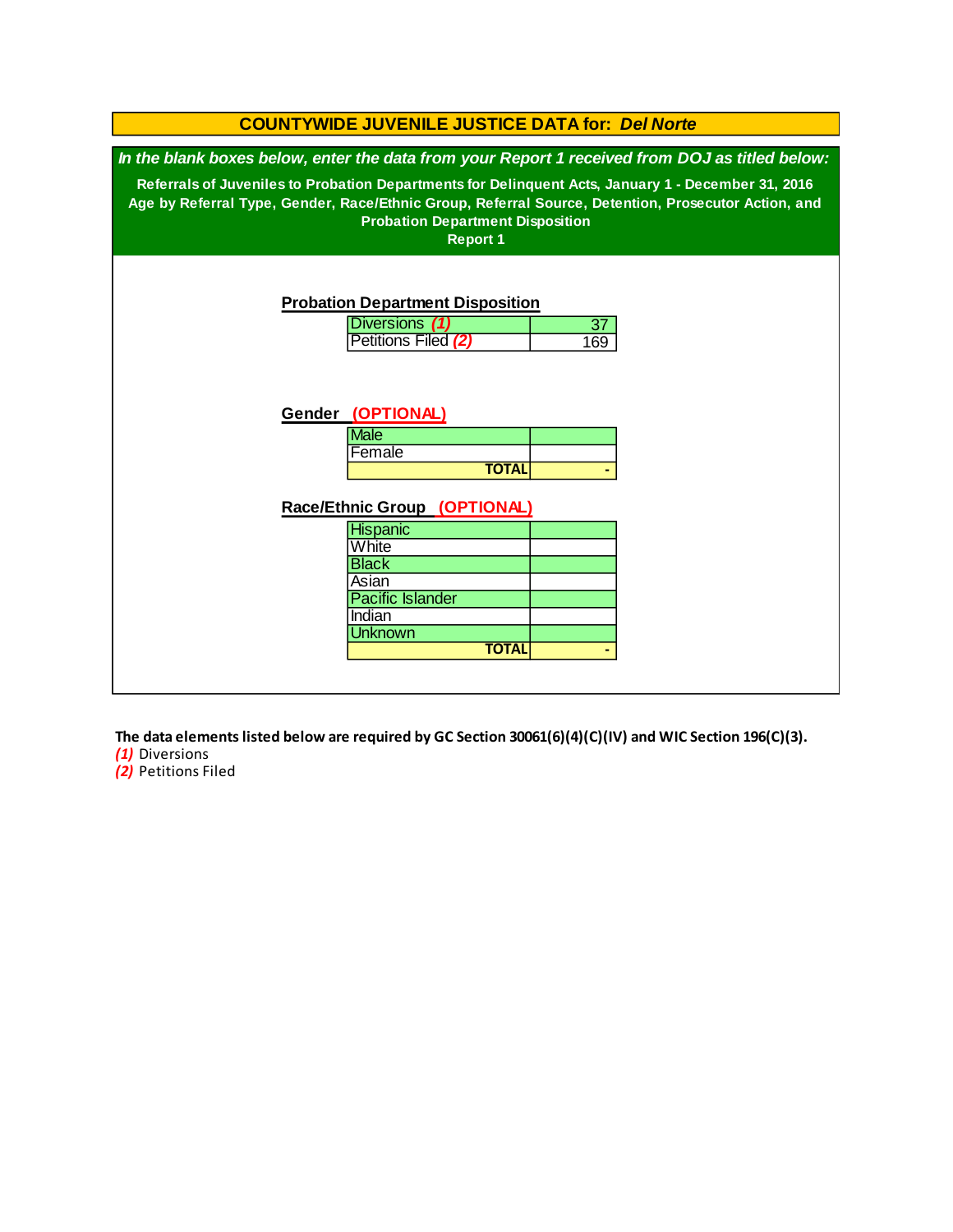| <b>COUNTYWIDE JUVENILE JUSTICE DATA for: Del Norte</b> |                                                                                                                                                                                                                                                                                                                                                 |                  |                |  |  |  |
|--------------------------------------------------------|-------------------------------------------------------------------------------------------------------------------------------------------------------------------------------------------------------------------------------------------------------------------------------------------------------------------------------------------------|------------------|----------------|--|--|--|
|                                                        | In the blank boxes below, enter the data from your Report 3 received from DOJ as titled below:<br>Juvenile Court Dispositions Resulting From Petitions for Delinquesnt Acts, January 1 - December 31, 2016<br>Age by Petition Type, Sex, Race/Ethnic Group, Defense Representation, Court Disposition and Wardship Placement<br><b>Report 3</b> |                  |                |  |  |  |
| <b>Petition Type</b>                                   |                                                                                                                                                                                                                                                                                                                                                 |                  |                |  |  |  |
|                                                        | <b>New</b>                                                                                                                                                                                                                                                                                                                                      |                  | 45             |  |  |  |
|                                                        | Subsequent (6)                                                                                                                                                                                                                                                                                                                                  |                  | 124            |  |  |  |
|                                                        |                                                                                                                                                                                                                                                                                                                                                 | <b>TOTAL (2)</b> | 169            |  |  |  |
|                                                        | <b>Court Disposition</b>                                                                                                                                                                                                                                                                                                                        |                  |                |  |  |  |
|                                                        | Informal Probation (3)                                                                                                                                                                                                                                                                                                                          |                  | $\overline{5}$ |  |  |  |
|                                                        | Non-Ward Probation (3)                                                                                                                                                                                                                                                                                                                          |                  | 6              |  |  |  |
|                                                        | <b>Wardship Probation (3)</b>                                                                                                                                                                                                                                                                                                                   |                  | 14             |  |  |  |
|                                                        | Diversion (1)                                                                                                                                                                                                                                                                                                                                   |                  | 37             |  |  |  |
|                                                        | Deferred Entry of Judgement (1)                                                                                                                                                                                                                                                                                                                 |                  |                |  |  |  |
|                                                        | <b>Wardship Placements</b>                                                                                                                                                                                                                                                                                                                      |                  |                |  |  |  |
|                                                        | Own/Relative's Home (4)                                                                                                                                                                                                                                                                                                                         |                  | 26             |  |  |  |
|                                                        | Non-Secure County Facility (4)                                                                                                                                                                                                                                                                                                                  |                  |                |  |  |  |
|                                                        | Secure County Facility (5)                                                                                                                                                                                                                                                                                                                      |                  | 98             |  |  |  |
|                                                        | Other Public Facility (4)                                                                                                                                                                                                                                                                                                                       |                  |                |  |  |  |
|                                                        | Other Private Facillity (4)                                                                                                                                                                                                                                                                                                                     |                  | $\mathbf{1}$   |  |  |  |
|                                                        | Other (4)                                                                                                                                                                                                                                                                                                                                       |                  |                |  |  |  |
|                                                        | California Youth Authority (5)                                                                                                                                                                                                                                                                                                                  |                  |                |  |  |  |
|                                                        |                                                                                                                                                                                                                                                                                                                                                 | <b>TOTAL</b>     | 125            |  |  |  |
|                                                        | <b>Subsequent Actions</b>                                                                                                                                                                                                                                                                                                                       |                  |                |  |  |  |
|                                                        | Technical Violations (7)                                                                                                                                                                                                                                                                                                                        |                  | 124            |  |  |  |
|                                                        |                                                                                                                                                                                                                                                                                                                                                 |                  |                |  |  |  |
|                                                        | Sex (OPTIONAL)                                                                                                                                                                                                                                                                                                                                  |                  |                |  |  |  |
|                                                        | <b>Male</b>                                                                                                                                                                                                                                                                                                                                     |                  |                |  |  |  |
|                                                        | Female                                                                                                                                                                                                                                                                                                                                          |                  |                |  |  |  |
|                                                        |                                                                                                                                                                                                                                                                                                                                                 | <b>TOTAL</b>     |                |  |  |  |
|                                                        | Race/Ethnic Group (OPTIONAL)                                                                                                                                                                                                                                                                                                                    |                  |                |  |  |  |
|                                                        | Hispanic                                                                                                                                                                                                                                                                                                                                        |                  |                |  |  |  |
|                                                        | White                                                                                                                                                                                                                                                                                                                                           |                  |                |  |  |  |
|                                                        | <b>Black</b>                                                                                                                                                                                                                                                                                                                                    |                  |                |  |  |  |
|                                                        | Asian                                                                                                                                                                                                                                                                                                                                           |                  |                |  |  |  |
|                                                        | Pacific Islander                                                                                                                                                                                                                                                                                                                                |                  |                |  |  |  |
|                                                        | Indian                                                                                                                                                                                                                                                                                                                                          |                  |                |  |  |  |
|                                                        | <b>Unknown</b>                                                                                                                                                                                                                                                                                                                                  |                  |                |  |  |  |
|                                                        |                                                                                                                                                                                                                                                                                                                                                 | <b>TOTAL</b>     |                |  |  |  |
|                                                        |                                                                                                                                                                                                                                                                                                                                                 |                  |                |  |  |  |

**The data elements listed below are required by GC Section 30061(6)(4)(C)(IV) and WIC Section 196(C)(3).**

*(1)* Diversions

*(2)* Petitions Filed

*(3)* Petitions Sustained

*(4)* Placements

*(5)* Incarcerations

- *(6)* Subsequent Petitions
- *(7)* Probation Violations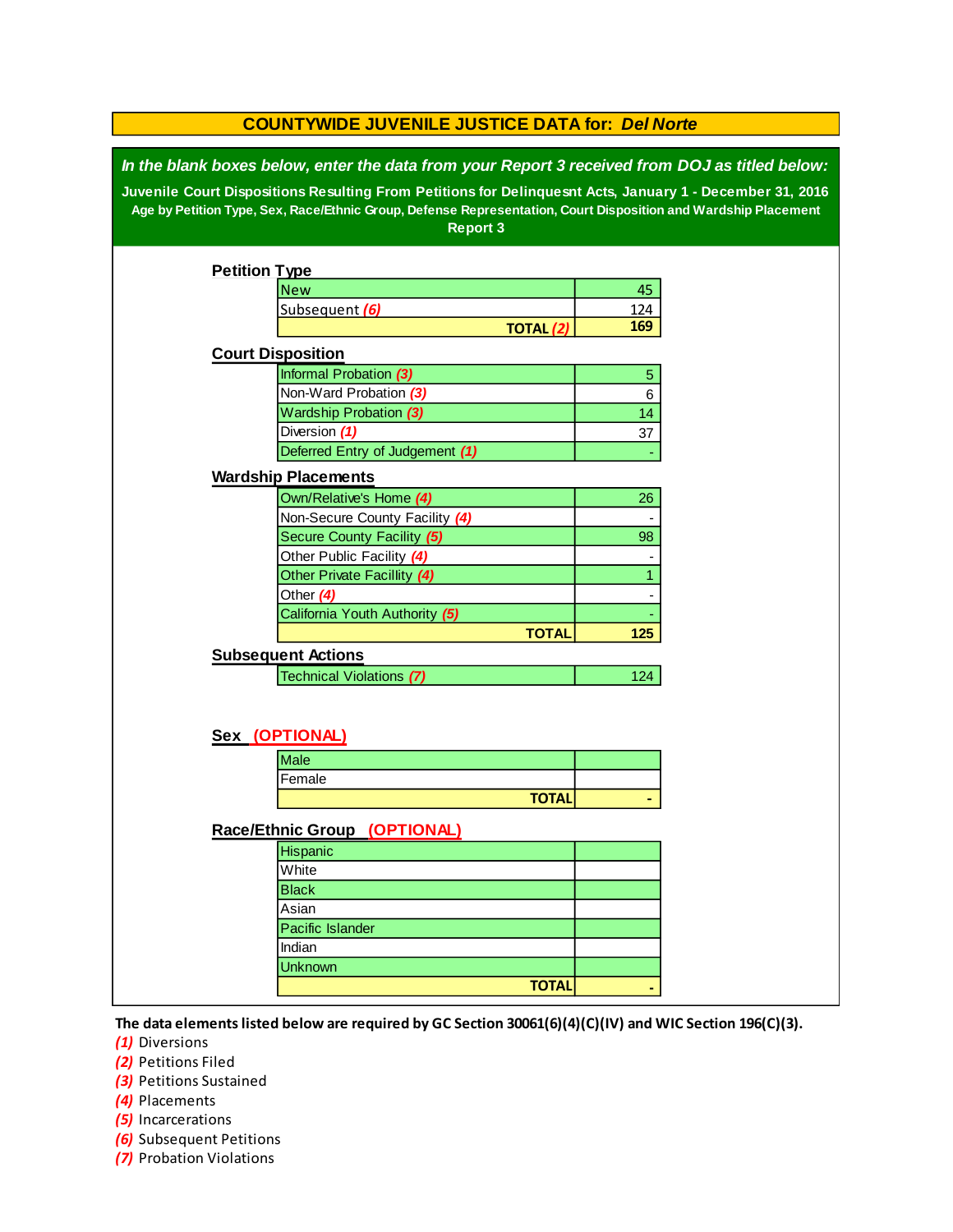| <b>COUNTYWIDE JUVENILE JUSTICE DATA for:</b> | <b>Del Norte</b> |
|----------------------------------------------|------------------|
|----------------------------------------------|------------------|

| Arrest data by county can be found at:<br>https://openjustice.doj.ca.gov/crime-statistics/arrests<br><b>Arrests</b><br>18<br><b>Felony Arrests</b><br>28<br><b>Misdemeanor Arrests</b><br><b>Status Arrests</b><br>$\overline{4}$<br>$\overline{50}$<br><b>TOTAL</b><br>Gender (OPTIONAL)<br><b>Male</b><br>Female<br><b>TOTAL</b><br>Race/Ethnic Group (OPTIONAL)<br><b>Black</b><br>White<br><b>Hispanic</b><br>Other<br><b>TOTAL</b> | <b>COUNTYWIDE JUVENILE JUSTICE DATA for: Del Norte</b>                    |  |  |  |  |  |
|-----------------------------------------------------------------------------------------------------------------------------------------------------------------------------------------------------------------------------------------------------------------------------------------------------------------------------------------------------------------------------------------------------------------------------------------|---------------------------------------------------------------------------|--|--|--|--|--|
|                                                                                                                                                                                                                                                                                                                                                                                                                                         | In the blank boxes below, enter your juvenile arrest data from last year. |  |  |  |  |  |
|                                                                                                                                                                                                                                                                                                                                                                                                                                         |                                                                           |  |  |  |  |  |
|                                                                                                                                                                                                                                                                                                                                                                                                                                         |                                                                           |  |  |  |  |  |
|                                                                                                                                                                                                                                                                                                                                                                                                                                         |                                                                           |  |  |  |  |  |
|                                                                                                                                                                                                                                                                                                                                                                                                                                         |                                                                           |  |  |  |  |  |
|                                                                                                                                                                                                                                                                                                                                                                                                                                         |                                                                           |  |  |  |  |  |
|                                                                                                                                                                                                                                                                                                                                                                                                                                         |                                                                           |  |  |  |  |  |
|                                                                                                                                                                                                                                                                                                                                                                                                                                         |                                                                           |  |  |  |  |  |
|                                                                                                                                                                                                                                                                                                                                                                                                                                         |                                                                           |  |  |  |  |  |
|                                                                                                                                                                                                                                                                                                                                                                                                                                         |                                                                           |  |  |  |  |  |
|                                                                                                                                                                                                                                                                                                                                                                                                                                         |                                                                           |  |  |  |  |  |
|                                                                                                                                                                                                                                                                                                                                                                                                                                         |                                                                           |  |  |  |  |  |
|                                                                                                                                                                                                                                                                                                                                                                                                                                         |                                                                           |  |  |  |  |  |
|                                                                                                                                                                                                                                                                                                                                                                                                                                         |                                                                           |  |  |  |  |  |
|                                                                                                                                                                                                                                                                                                                                                                                                                                         |                                                                           |  |  |  |  |  |
|                                                                                                                                                                                                                                                                                                                                                                                                                                         |                                                                           |  |  |  |  |  |
|                                                                                                                                                                                                                                                                                                                                                                                                                                         |                                                                           |  |  |  |  |  |
|                                                                                                                                                                                                                                                                                                                                                                                                                                         |                                                                           |  |  |  |  |  |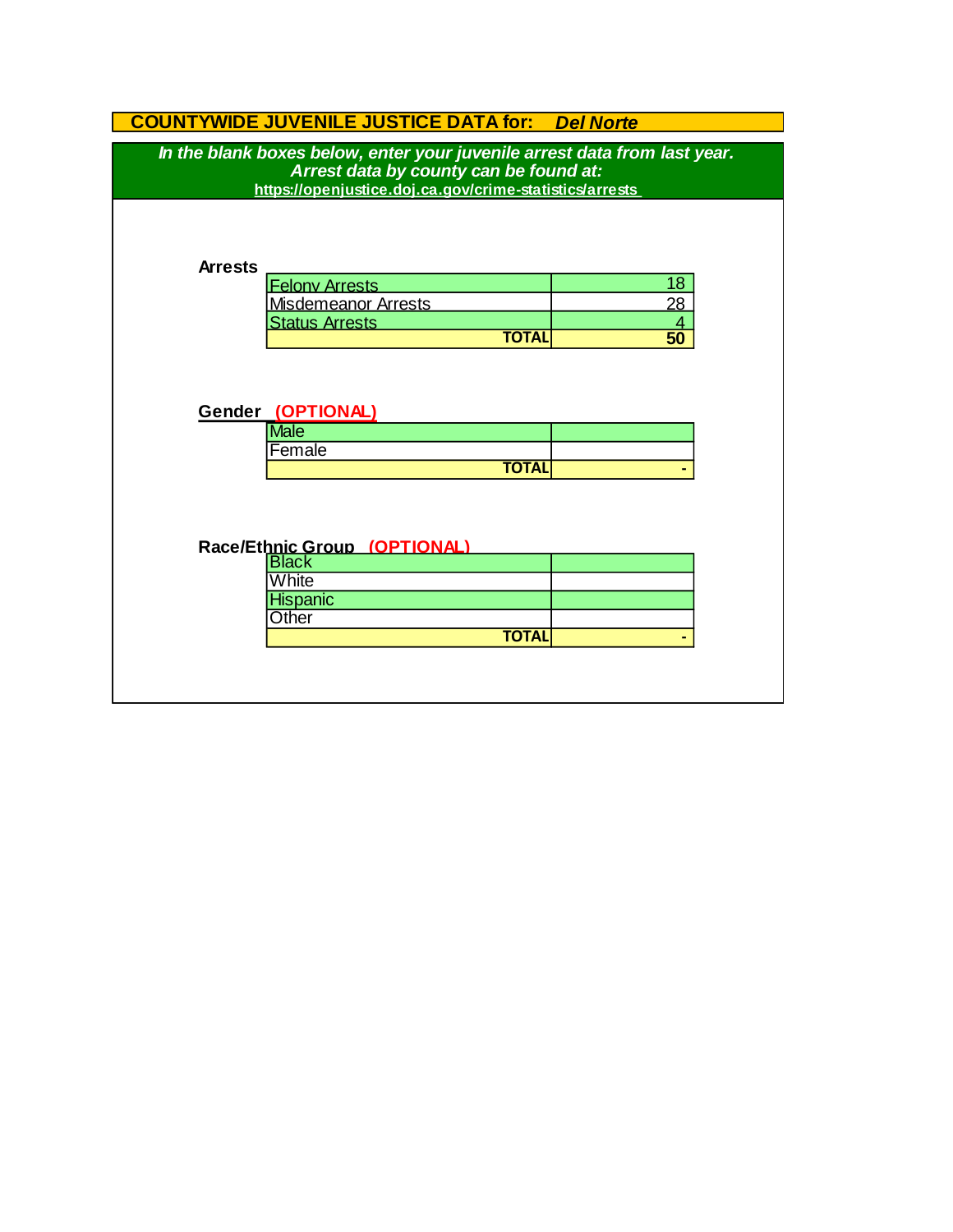**ANALYSIS OF COUNTYWIDE TREND DATA for:** *Del Norte*

## **Government Code Section 30061(b)(4(C)(iv) & WIC 1961(c)(3)**

Provide a summary description or analysis, based on available information, of how the programs, placements, services, strategies or system enhancements funded by JJCPA-YOBG have, or may have, contributed to, or influenced, the juvenile justice data trends identified in this report.

In looking at the crime statistics report provided by the Department of Justice crimes committed by our youthful offenders has decreased. It is the belief of our department that providing youthful offenders with Cognitive Behavior Therapy, Mental Health Counseling and Alcohol and other Drugs Counseling has and continues to provide our youth with much needed tools to be successful on probation and in life. In addition, the department believes the youth our gaining self-esteem and job readiness skills by participating in Pro Social Skills Training and Vocational Skills Training programs offered to them.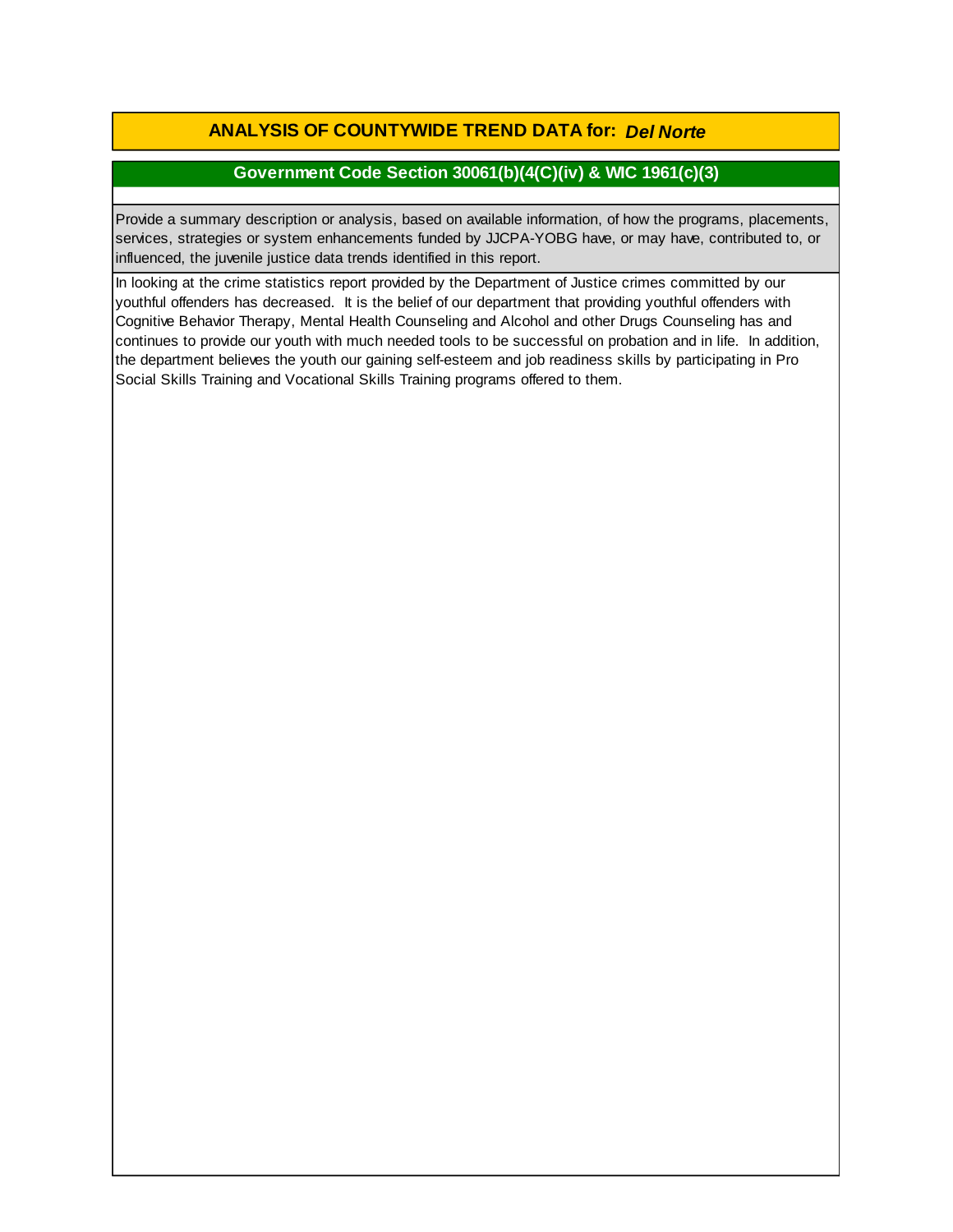Use the template(s) below to report the programs, placements, services, strategies, and/or system enhancements you funded in the preceding fiscal year. Use a separate template for each program, placement, service, strategy, or system enhancement that was supported with JJCPA and/or YOBG funds. If you need more templates than provided, copy and paste additional templates below the last Accounting of Expenditures template.

Start by indicating the name of the first program, placement, service, strategy, or system enhancement that was funded with JJCPA and/or YOBG funds last year. Next indicate the expenditure category using the drop down list provided in the Expenditure Category portion on each of the templates.

|                   | Code | <b>Expenditure Category</b>             | Code | <b>Expenditure Category</b>                   |
|-------------------|------|-----------------------------------------|------|-----------------------------------------------|
| <b>Placements</b> | 1    | Juvenile Hall                           | 5    | Private Residential Care                      |
|                   | 2    | Ranch                                   | 6    | Home on Probation                             |
|                   | 3    | Camp                                    | 7    | Other Placement                               |
|                   | 4    | Other Secure/Semi-Secure Rehab Facility |      |                                               |
|                   | Code | <b>Expenditure Category</b>             | Code | <b>Expenditure Category</b>                   |
| <b>Direct</b>     | 8    | Alcohol and Drug Treatment              | 26   | Life/Independent Living Skills                |
| <b>Services</b>   | 9    | After School Services                   |      | Training/Education                            |
|                   | 10   | Aggression Replacement Therapy          | 27   | Individual Mental Health Counseling           |
|                   | 11   | Anger Management Counseling/Treatment   | 28   | Mental Health Screening                       |
|                   | 12   | Development of Case Plan                | 29   | Mentoring                                     |
|                   | 13   | <b>Community Service</b>                | 30   | Monetary Incentives                           |
|                   | 14   | Day or Evening Treatment Program        | 31   | Parenting Education                           |
|                   | 15   | Detention Assessment(s)                 | 32   | Pro-Social Skills Training                    |
|                   | 16   | <b>Electronic Monitoring</b>            | 33   | <b>Recreational Activities</b>                |
|                   | 17   | Family Counseling                       | 34   | Re-Entry or Aftercare Services                |
|                   | 18   | <b>Functional Family Therapy</b>        | 35   | Restitution                                   |
|                   | 19   | Gang Intervention                       | 36   | Restorative Justice                           |
|                   | 20   | Gender Specific Programming for Girls   | 37   | Risk and/or Needs Assessment                  |
|                   | 21   | Gender Specific Programming for Boys    | 38   | <b>Special Education Services</b>             |
|                   | 22   | <b>Group Counseling</b>                 | 39   | Substance Abuse Screening                     |
|                   | 23   | Intensive Probation Supervision         | 40   | <b>Transitional Living Services/Placement</b> |
|                   | 24   | Job Placement                           | 41   | Tutoring                                      |
|                   | 25   | Job Readiness Training                  | 42   | <b>Vocational Training</b>                    |
|                   |      |                                         | 43   | <b>Other Direct Service</b>                   |
|                   | Code | <b>Expenditure Category</b>             | Code | <b>Expenditure Category</b>                   |
| Capacity          | 44   | Staff Training/Professional Development | 48   | <b>Contract Services</b>                      |
| Building/         | 45   | <b>Staff Salaries/Benefits</b>          | 49   | <b>Other Procurements</b>                     |
| Maintenance       | 46   | Capital Improvements                    | 50   | Other                                         |
| Activities        | 47   | Equipment                               |      |                                               |

#### **List of Expenditure Categories and Associated Numerical Codes**

For each program, placement, service, strategy, or system enhancement, record actual expenditure details for the preceding fiscal year. Expenditures will be categorized as coming from one or more of three funding sources - JJCPA funds, YOBG funds, and other funding sources (local, federal, other state, private, etc.). Be sure to report all JJCPA and YOBG expenditures for the preceding fiscal year irrespective of the fiscal year during which the funds were allocated. Definitions of the budget line items are provided on the next page.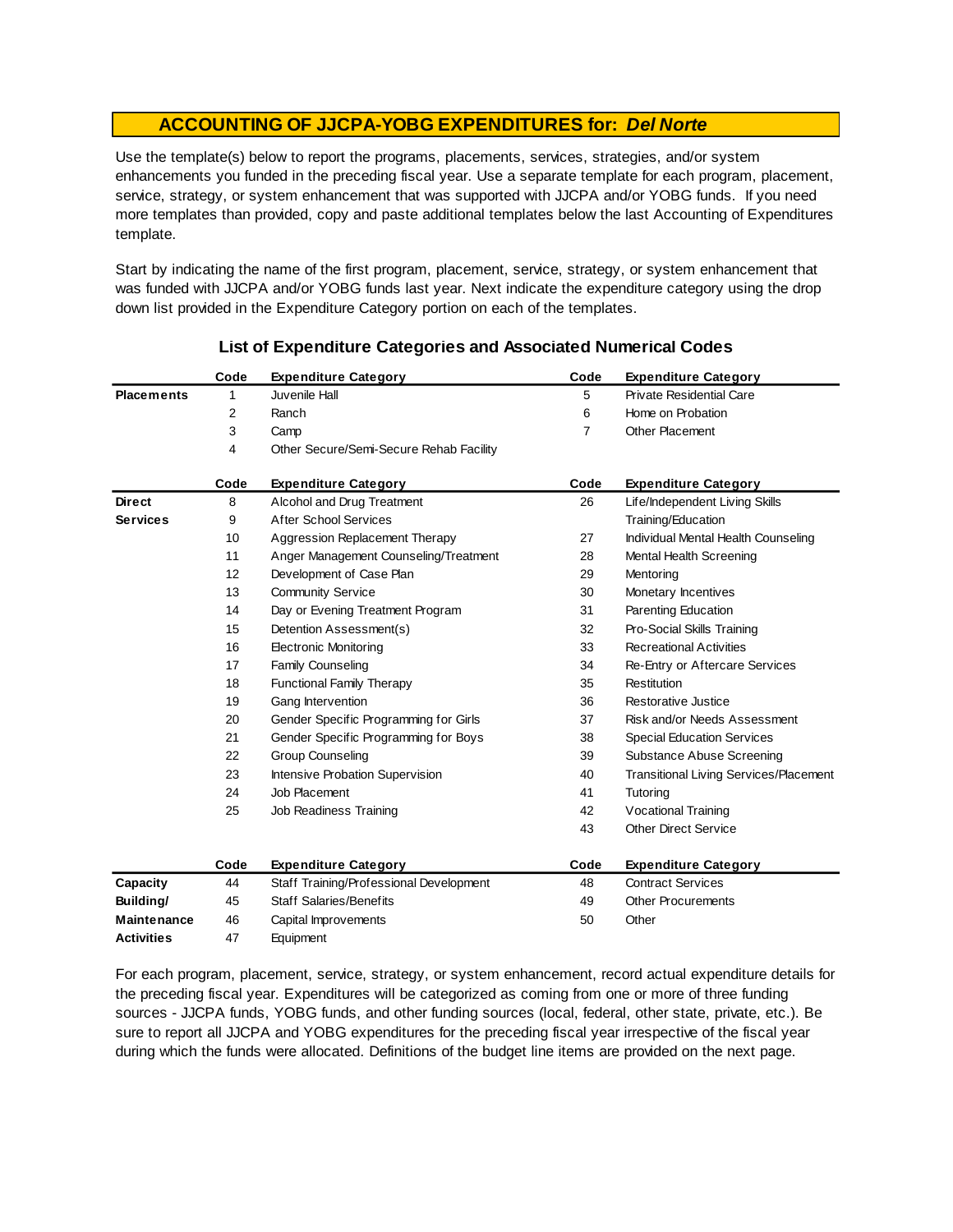**Salaries and Benefits** includes all expenditures related to paying the salaries and benefits of county probation (or other county department) employees who were directly involved in grant-related activities.

**Services and Supplies** includes expenditures for services and supplies necessary for the operation of the project (e.g., lease payments for vehicles and/or office space, office supplies) and/or services provided to participants and/or family members as part of the project's design (e.g., basic necessities such as food, clothing, transportation, and shelter/housing; and related costs).

**Professional Services** includes all services provided by individuals and agencies with whom the County contracts. The county is responsible for reimbursing every contracted individual/agency.

**Community-Based Organizations (CBO)** includes all expenditures for services received from CBO's. *NOTE* : *If you use JJCPA and/or YOBG funds to contract with a CBO, report that expenditure on this line item rather than on the Professional Services line item.*

**Fixed Assets/Equipment** includes items such as vehicles and equipment needed to implement and/or operate the program, placement, service, etc. (e.g., computer and other office equipment including furniture).

**Administrative Overhead** includes all costs associated with administration of the program, placement, service, strategy, and/or system enhancement being supported by JJCPA and/or YOBG funds.

Use the space below the budget detail to provide a narrative description for each program, placement, service, strategy, and/or system enhancement that was funded last year. *To do so, double click on the response box provided for this purpose.* 

Repeat this process as many times as needed to fully account for all programs, placements, services, strategies, and systems enhancements that were funded with JJCPA and/or YOBG during the last fiscal year. Keep in mind that this full report will be posted on the BSCC website in accordance with state law.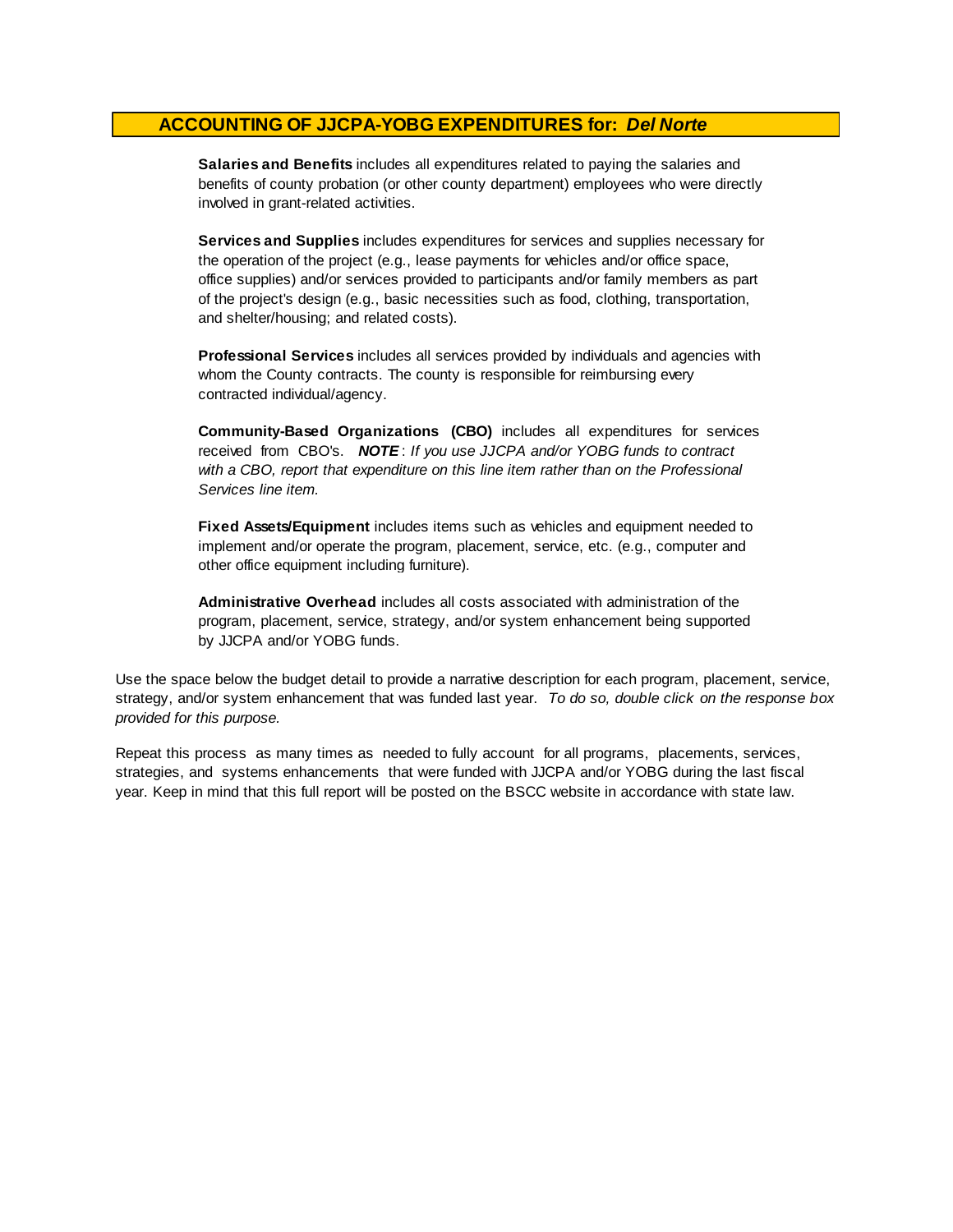| 1. Program, Placement, Service, Strategy, or System Enhancement                                                  |                                  |                         |                   |                               |  |  |
|------------------------------------------------------------------------------------------------------------------|----------------------------------|-------------------------|-------------------|-------------------------------|--|--|
| Name of program, placement, service,                                                                             |                                  |                         |                   |                               |  |  |
| strategy or system enhancement:                                                                                  |                                  |                         |                   |                               |  |  |
| Expenditure Category:                                                                                            | <b>Substance Abuse Screening</b> |                         |                   |                               |  |  |
|                                                                                                                  | <b>JJCPA Funds</b>               |                         | <b>YOBG Funds</b> | All Other Funds<br>(Optional) |  |  |
| Salaries & Benefits:                                                                                             |                                  |                         |                   |                               |  |  |
| Services & Supplies:                                                                                             |                                  | \$                      | 12,143            |                               |  |  |
| <b>Professional Services:</b>                                                                                    |                                  |                         |                   |                               |  |  |
| <b>Community Based Organizations:</b>                                                                            |                                  |                         |                   |                               |  |  |
| <b>Fixed Assets/Equipment:</b>                                                                                   |                                  |                         |                   |                               |  |  |
| Administrative Overhead:                                                                                         |                                  |                         |                   |                               |  |  |
| Other Expenditures (List Below):                                                                                 |                                  |                         |                   |                               |  |  |
|                                                                                                                  |                                  |                         |                   |                               |  |  |
|                                                                                                                  |                                  |                         |                   |                               |  |  |
|                                                                                                                  |                                  |                         |                   |                               |  |  |
| <b>TOTAL: S</b>                                                                                                  |                                  | $\overline{\mathbf{s}}$ | 12,143            | $\overline{\mathbf{s}}$       |  |  |
| Provide a description of the program, placement, service, strategy or system enhancement that was funded         |                                  |                         |                   |                               |  |  |
| with JJCPA and/or YOBG funds in the preceding fiscal year. For example, you might want to include                |                                  |                         |                   |                               |  |  |
| information on the types of youth served, prevention services you provided, your accomplishments, any            |                                  |                         |                   |                               |  |  |
| barriers encountered, and what specifically JJCPA and/or YOBG funds paid for.                                    |                                  |                         |                   |                               |  |  |
|                                                                                                                  |                                  |                         |                   |                               |  |  |
| This funding will be used to monitor substance abuse with our high and moderate at risk youth. The funds will    |                                  |                         |                   |                               |  |  |
| cover the cost of drug and alcohol screening. This will give the officers a needed tool to better supervise this |                                  |                         |                   |                               |  |  |
| targeted caseload. It will also provide the officers with truthful information regarding the youth in EBP        |                                  |                         |                   |                               |  |  |
| programs.                                                                                                        |                                  |                         |                   |                               |  |  |
|                                                                                                                  |                                  |                         |                   |                               |  |  |
|                                                                                                                  |                                  |                         |                   |                               |  |  |
|                                                                                                                  |                                  |                         |                   |                               |  |  |
|                                                                                                                  |                                  |                         |                   |                               |  |  |
|                                                                                                                  |                                  |                         |                   |                               |  |  |
|                                                                                                                  |                                  |                         |                   |                               |  |  |
|                                                                                                                  |                                  |                         |                   |                               |  |  |
|                                                                                                                  |                                  |                         |                   |                               |  |  |
|                                                                                                                  |                                  |                         |                   |                               |  |  |
|                                                                                                                  |                                  |                         |                   |                               |  |  |
|                                                                                                                  |                                  |                         |                   |                               |  |  |
|                                                                                                                  |                                  |                         |                   |                               |  |  |
|                                                                                                                  |                                  |                         |                   |                               |  |  |
|                                                                                                                  |                                  |                         |                   |                               |  |  |
|                                                                                                                  |                                  |                         |                   |                               |  |  |
|                                                                                                                  |                                  |                         |                   |                               |  |  |
|                                                                                                                  |                                  |                         |                   |                               |  |  |
|                                                                                                                  |                                  |                         |                   |                               |  |  |
|                                                                                                                  |                                  |                         |                   |                               |  |  |
|                                                                                                                  |                                  |                         |                   |                               |  |  |
|                                                                                                                  |                                  |                         |                   |                               |  |  |
|                                                                                                                  |                                  |                         |                   |                               |  |  |
|                                                                                                                  |                                  |                         |                   |                               |  |  |
|                                                                                                                  |                                  |                         |                   |                               |  |  |
|                                                                                                                  |                                  |                         |                   |                               |  |  |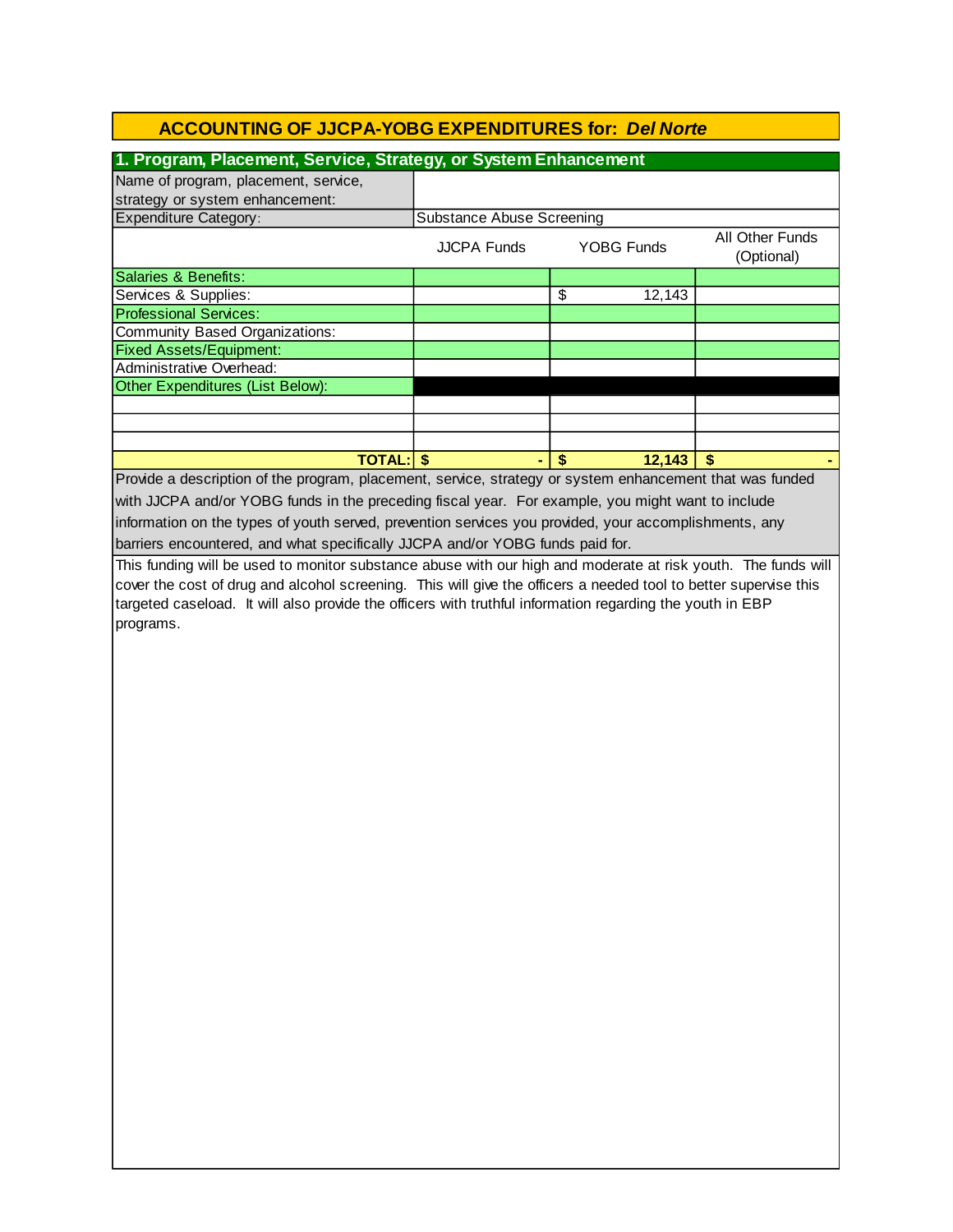#### **2. Program, Placement, Service, Strategy, or System Enhancement**

| Name of program, placement, service,<br>strategy or system enhancement:                                  | 3rd Millennium and Alcohol and Other Drugs Services               |    |        |  |  |  |  |
|----------------------------------------------------------------------------------------------------------|-------------------------------------------------------------------|----|--------|--|--|--|--|
| <b>Expenditure Category:</b>                                                                             | Alcohol and Drug Treatment                                        |    |        |  |  |  |  |
|                                                                                                          | All Other Funds<br><b>YOBG Funds</b><br>JJCPA Funds<br>(Optional) |    |        |  |  |  |  |
| Salaries & Benefits:                                                                                     |                                                                   |    |        |  |  |  |  |
| Services & Supplies:                                                                                     |                                                                   |    |        |  |  |  |  |
| Professional Services:                                                                                   |                                                                   | \$ | 28,395 |  |  |  |  |
| Community Based Organizations:                                                                           |                                                                   |    |        |  |  |  |  |
| <b>Fixed Assets/Equipment:</b>                                                                           |                                                                   |    |        |  |  |  |  |
| Administrative Overhead:                                                                                 |                                                                   |    |        |  |  |  |  |
| Other Expenditures (List Below):                                                                         |                                                                   |    |        |  |  |  |  |
|                                                                                                          |                                                                   |    |        |  |  |  |  |
|                                                                                                          |                                                                   |    |        |  |  |  |  |
|                                                                                                          |                                                                   |    |        |  |  |  |  |
| <b>TOTAL: \$</b><br>28,395<br>\$<br>\$.                                                                  |                                                                   |    |        |  |  |  |  |
| Provide a description of the program, placement, service, strategy or system enhancement that was funded |                                                                   |    |        |  |  |  |  |
| with JJCPA and/or YOBG funds in the preceding fiscal year. For example, you might want to include        |                                                                   |    |        |  |  |  |  |
| information on the types of youth served, prevention services you provided, your accomplishments, any    |                                                                   |    |        |  |  |  |  |
| barriers encountered, and what specifically JJCPA and/or YOBG funds paid for.                            |                                                                   |    |        |  |  |  |  |

3rd Millinneum is an early education program that addresses marijuana, alcohol and prescription drug use. It also offers education regarding shoplifting. In addition, 3rd Millennium offers "Parentwise" which is for the parents who have minors that are enrolled in the marijuana and alcohol education program. 3rd Millennium will offer early intervention to minors who are in the beginning stages of substance abuse and those who are first and second time offenders regarding shoplifting. In addition, this funding would pay for Alcohol and and Other Drugs Services to run weekly groups in the Juvenile Hall and provide assessments to the Probation Department and/or Court. The funding will pay for Alcohol and Other Drugs Services to provide weekly groups and tuition costs for youth that are court ordered to complete 3rd Millennium.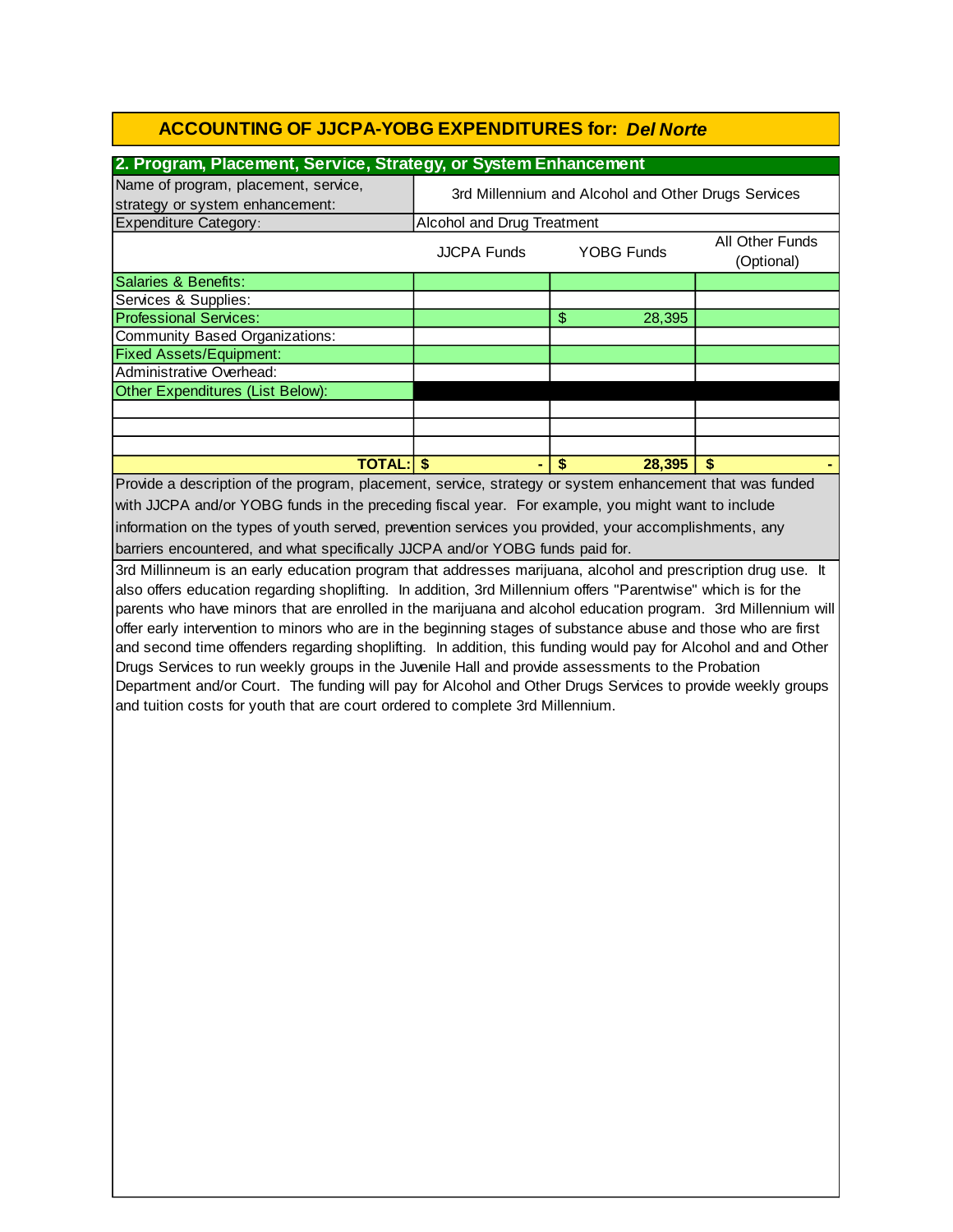| 3. Program, Placement, Service, Strategy, or System Enhancement                                       |                                                  |                   |                 |  |  |  |  |
|-------------------------------------------------------------------------------------------------------|--------------------------------------------------|-------------------|-----------------|--|--|--|--|
| Name of program, placement, service,<br>strategy or system enhancement:                               | Garden Program and PAW (Puppy and Wards Program) |                   |                 |  |  |  |  |
| <b>Expenditure Category:</b>                                                                          | <b>Pro-Social Skills Training</b>                |                   |                 |  |  |  |  |
|                                                                                                       | <b>JJCPA Funds</b>                               | <b>YOBG Funds</b> | All Other Funds |  |  |  |  |
| Salaries & Benefits:                                                                                  |                                                  |                   |                 |  |  |  |  |
| Services & Supplies:                                                                                  |                                                  | \$<br>1,725       |                 |  |  |  |  |
| <b>Professional Services:</b>                                                                         |                                                  |                   |                 |  |  |  |  |
| Community Based Organizations:                                                                        |                                                  |                   |                 |  |  |  |  |
| <b>Fixed Assets/Equipment:</b>                                                                        |                                                  |                   |                 |  |  |  |  |
| Administrative Overhead:                                                                              |                                                  |                   |                 |  |  |  |  |
| Other Expenditures (List Below):                                                                      |                                                  |                   |                 |  |  |  |  |
|                                                                                                       |                                                  |                   |                 |  |  |  |  |
|                                                                                                       |                                                  |                   |                 |  |  |  |  |
|                                                                                                       |                                                  |                   |                 |  |  |  |  |
| <b>TOTAL: \$</b><br>1.725<br>-S<br>۰                                                                  |                                                  |                   |                 |  |  |  |  |
| Provide a description of the program placement service strategy or system enhancement that was funded |                                                  |                   |                 |  |  |  |  |

barriers encountered, and what specifically JJCPA and/or YOBG funds paid for. Provide a description of the program, placement, service, strategy or system enhancement that was funded with JJCPA and/or YOBG funds in the preceding fiscal year. For example, you might want to include information on the types of youth served, prevention services you provided, your accomplishments, any

The programs will include upkeep of a greenhouse and the PAW (Puppy and Wards Program) which will teach the youth responsibility and how to care for something other than themselves. The funding will cover the cost of supplies for the greenhouse and startup costs of the PAW program. The PAW program will not only benefit the youth, but also the animal shelter in our community. Our animal shelter is always over capacity. This will allow dogs to be cared for and adopted out from the Juvenile Hall. In addition, taking care of a dog can improve a youth's mental health by lessen the youth's loneliness, give them purpose, make them smile, and offer unconditional love, all of which the youth need while being detained in the Juvenile Hall. The greenhouse will supplement the Juvenile Hall with fresh fruit and vegetables.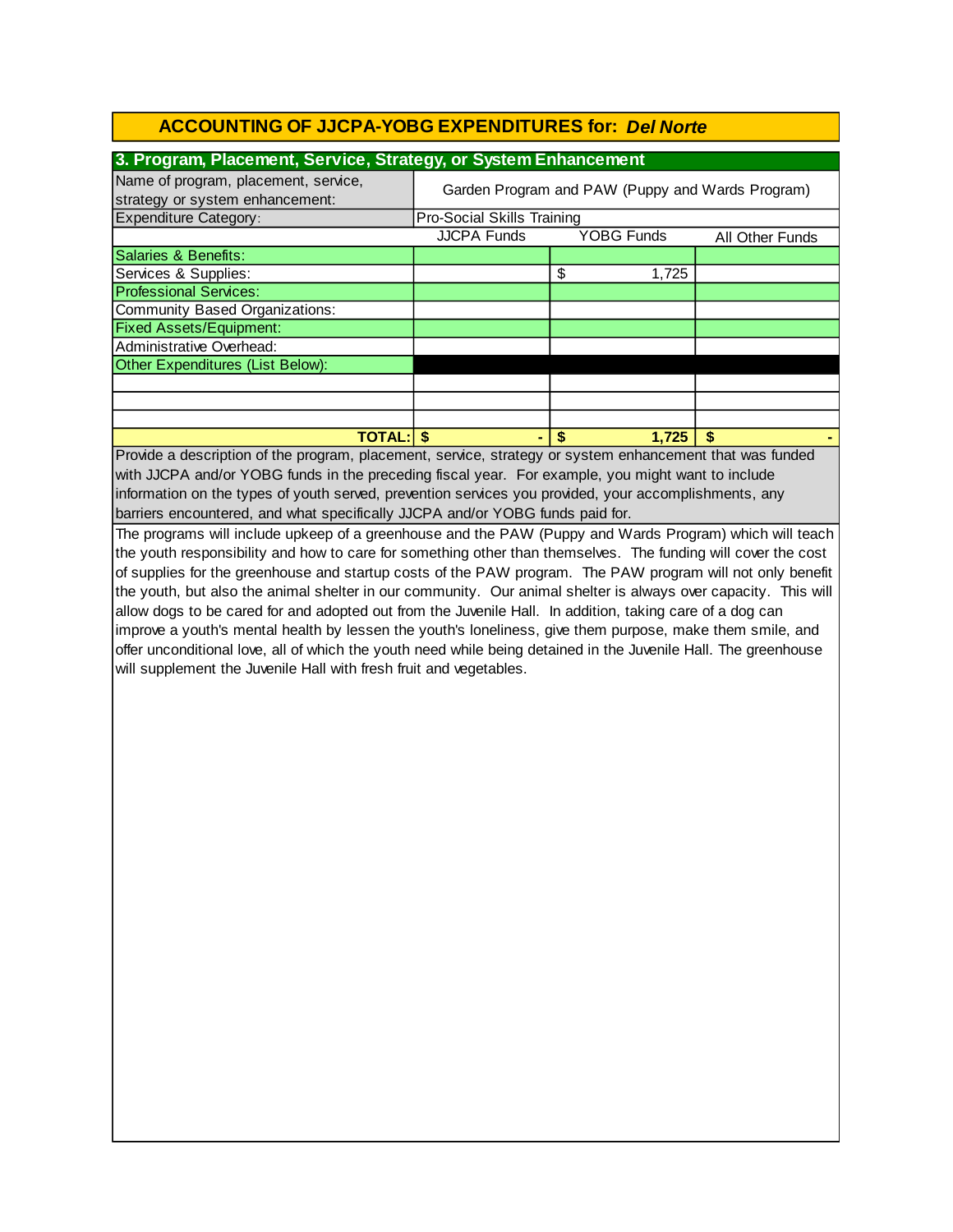| 4. Program, Placement, Service, Strategy, or System Enhancement         |                            |    |                   |                 |  |
|-------------------------------------------------------------------------|----------------------------|----|-------------------|-----------------|--|
| Name of program, placement, service,<br>strategy or system enhancement: | Paxton Patterson           |    |                   |                 |  |
| <b>Expenditure Category:</b>                                            | <b>Vocational Training</b> |    |                   |                 |  |
|                                                                         | <b>JJCPA Funds</b>         |    | <b>YOBG Funds</b> | All Other Funds |  |
| Salaries & Benefits:                                                    |                            | \$ | 54,080            |                 |  |
| Services & Supplies:                                                    |                            | \$ | 16,394            |                 |  |
| <b>Professional Services:</b>                                           |                            |    |                   |                 |  |
| Community Based Organizations:                                          |                            |    |                   |                 |  |
| <b>Fixed Assets/Equipment:</b>                                          |                            |    |                   |                 |  |
| Administrative Overhead:                                                |                            |    |                   |                 |  |
| Other Expenditures (List Below):                                        |                            |    |                   |                 |  |
|                                                                         |                            |    |                   |                 |  |
|                                                                         |                            |    |                   |                 |  |
|                                                                         |                            |    |                   |                 |  |
| <b>TOTAL: S</b>                                                         |                            | S  | 70,475            | S               |  |

with JJCPA and/or YOBG funds in the preceding fiscal year. For example, you might want to include Provide a description of the program, placement, service, strategy or system enhancement that was funded information on the types of youth served, prevention services you provided, your accomplishments, any barriers encountered, and what specifically JJCPA and/or YOBG funds paid for.

This funding will be used for staff salaries and supplies needed to provide programming for our high risk youth that are detained for longer than 30 days. The funding will also be used to pay for a teacher who will run the program, a Juvenile Technician, supplies for the program and the curriculum for the program. This program will teach youth work skills so they can obtain employment once released from the Juvenile Hall.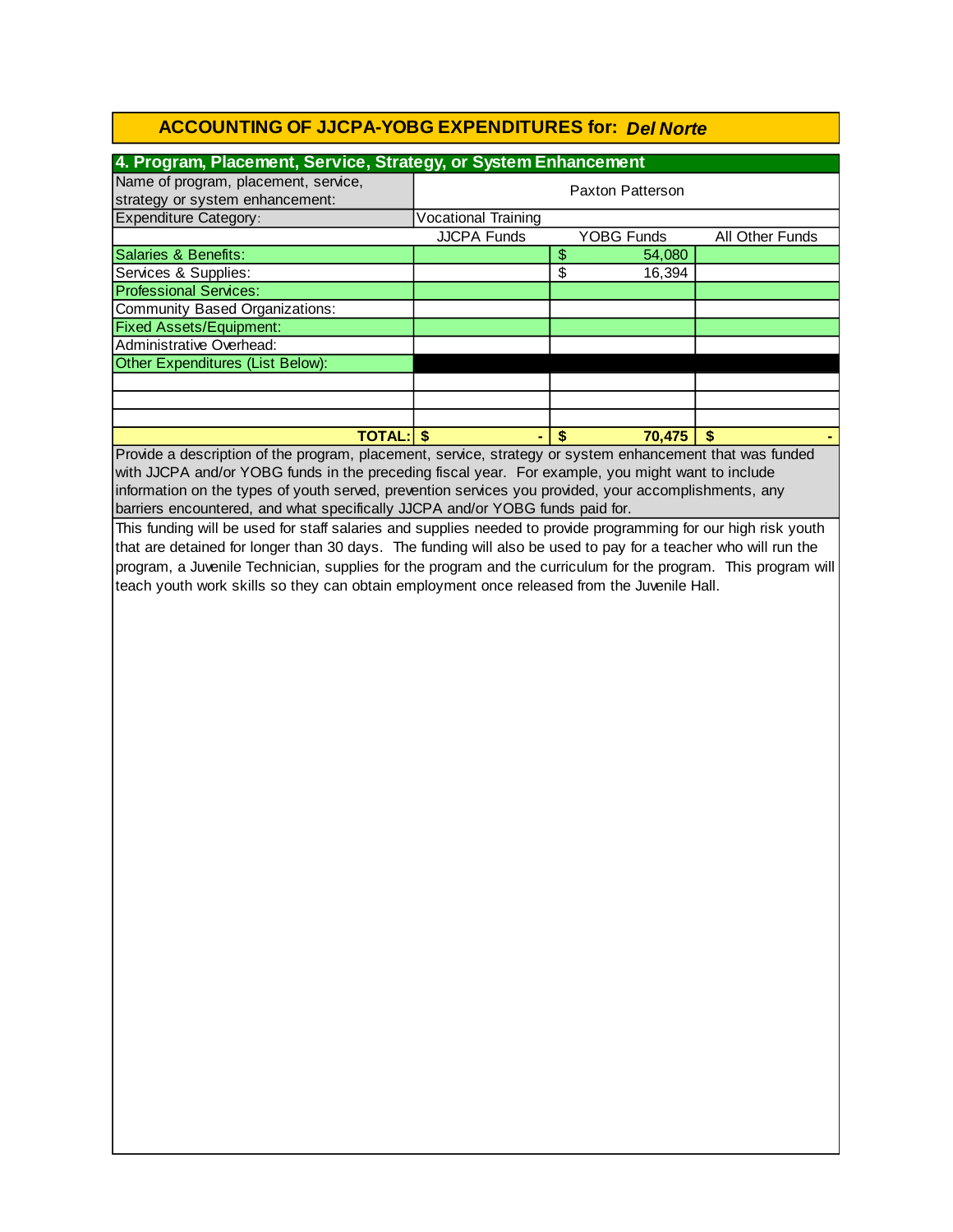| 5. Program, Placement, Service, Strategy, or System Enhancement                                       |                                     |                   |                 |
|-------------------------------------------------------------------------------------------------------|-------------------------------------|-------------------|-----------------|
| Name of program, placement, service,                                                                  |                                     |                   |                 |
| strategy or system enhancement:                                                                       |                                     |                   |                 |
| <b>Expenditure Category:</b>                                                                          | Individual Mental Health Counseling |                   |                 |
|                                                                                                       | <b>JJCPA Funds</b>                  | <b>YOBG Funds</b> | All Other Funds |
| Salaries & Benefits:                                                                                  |                                     |                   |                 |
| Services & Supplies:                                                                                  |                                     |                   |                 |
| <b>Professional Services:</b>                                                                         |                                     | \$<br>3,325       |                 |
| Community Based Organizations:                                                                        |                                     |                   |                 |
| <b>Fixed Assets/Equipment:</b>                                                                        |                                     |                   |                 |
| Administrative Overhead:                                                                              |                                     |                   |                 |
| Other Expenditures (List Below):                                                                      |                                     |                   |                 |
|                                                                                                       |                                     |                   |                 |
|                                                                                                       |                                     |                   |                 |
|                                                                                                       |                                     |                   |                 |
| <b>TOTAL:IS</b>                                                                                       |                                     | 3.325             |                 |
| Droide a decertation of the program placement, conice etrategy or ovators ephoneoment that was funded |                                     |                   |                 |

Provide a description of the program, placement, service, strategy or system enhancement that was funded with JJCPA and/or YOBG funds in the preceding fiscal year. For example, you might want to include information on the types of youth served, prevention services you provided, your accomplishments, any barriers encountered, and what specifically JJCPA and/or YOBG funds paid for.

This funding will be utilized for a contract with licensed clinical providers to provide services for sex offenders and those wards with serious emotional disorders.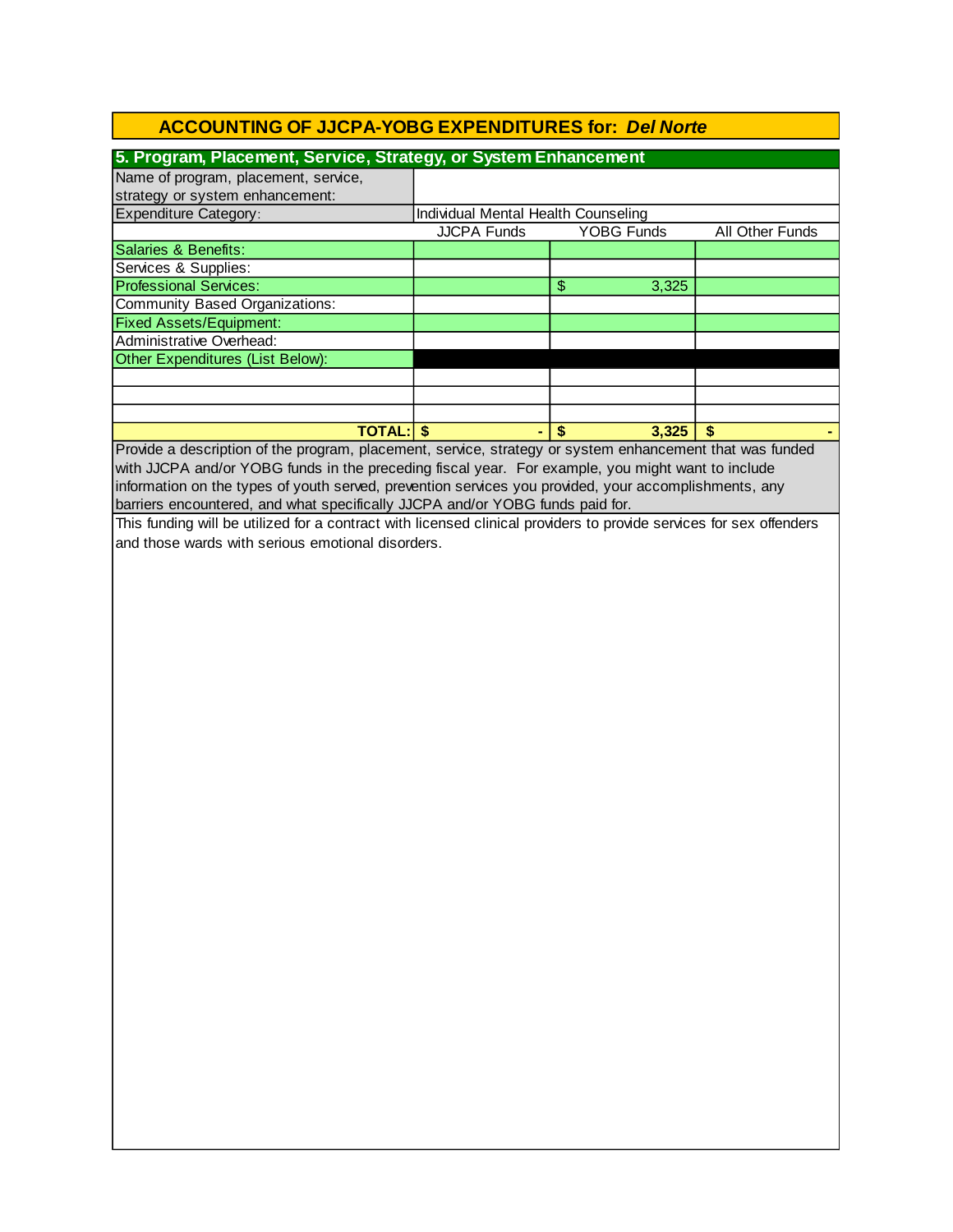| 6. Program, Placement, Service, Strategy, or System Enhancement                                             |                                   |                                |                 |  |  |  |
|-------------------------------------------------------------------------------------------------------------|-----------------------------------|--------------------------------|-----------------|--|--|--|
| Name of program, placement, service,                                                                        |                                   | MRT (Moral Reconation Therapy) |                 |  |  |  |
| strategy or system enhancement:                                                                             |                                   |                                |                 |  |  |  |
| <b>Expenditure Category:</b>                                                                                | Pro-Social Skills Training        |                                |                 |  |  |  |
|                                                                                                             | <b>JJCPA Funds</b>                | YOBG Funds                     | All Other Funds |  |  |  |
| Salaries & Benefits:                                                                                        |                                   |                                |                 |  |  |  |
| Services & Supplies:                                                                                        | $\overline{\mathcal{S}}$<br>3,914 |                                |                 |  |  |  |
| <b>Professional Services:</b>                                                                               |                                   |                                |                 |  |  |  |
| <b>Community Based Organizations:</b>                                                                       |                                   |                                |                 |  |  |  |
| <b>Fixed Assets/Equipment:</b>                                                                              |                                   |                                |                 |  |  |  |
| Administrative Overhead:                                                                                    |                                   |                                |                 |  |  |  |
| Other Expenditures (List Below):                                                                            |                                   |                                |                 |  |  |  |
|                                                                                                             |                                   |                                |                 |  |  |  |
|                                                                                                             |                                   |                                |                 |  |  |  |
|                                                                                                             |                                   |                                |                 |  |  |  |
| <b>TOTAL:</b>                                                                                               | $\vert \mathbf{\$}$<br>$3,914$ \$ |                                | \$              |  |  |  |
| Provide a description of the program, placement, service, strategy or system enhancement that was funded    |                                   |                                |                 |  |  |  |
| with JJCPA and/or YOBG funds in the preceding fiscal year. For example, you might want to include           |                                   |                                |                 |  |  |  |
| information on the types of youth served, prevention services you provided, your accomplishments, any       |                                   |                                |                 |  |  |  |
| barriers encountered, and what specifically JJCPA and/or YOBG funds paid for.                               |                                   |                                |                 |  |  |  |
| This program is an cognitive behavior therapy group which combines education, group and individual          |                                   |                                |                 |  |  |  |
| counseling, and structured exercises to help in moral development with our at risk youth. MRT gives our at  |                                   |                                |                 |  |  |  |
| risk youth tools on how accept rules and why they are important. The funds will be used to purchase program |                                   |                                |                 |  |  |  |
| supplies and incentives for youth who complete the program successfully.                                    |                                   |                                |                 |  |  |  |
|                                                                                                             |                                   |                                |                 |  |  |  |
|                                                                                                             |                                   |                                |                 |  |  |  |
|                                                                                                             |                                   |                                |                 |  |  |  |
|                                                                                                             |                                   |                                |                 |  |  |  |
|                                                                                                             |                                   |                                |                 |  |  |  |
|                                                                                                             |                                   |                                |                 |  |  |  |
|                                                                                                             |                                   |                                |                 |  |  |  |
|                                                                                                             |                                   |                                |                 |  |  |  |
|                                                                                                             |                                   |                                |                 |  |  |  |
|                                                                                                             |                                   |                                |                 |  |  |  |
|                                                                                                             |                                   |                                |                 |  |  |  |
|                                                                                                             |                                   |                                |                 |  |  |  |
|                                                                                                             |                                   |                                |                 |  |  |  |
|                                                                                                             |                                   |                                |                 |  |  |  |
|                                                                                                             |                                   |                                |                 |  |  |  |
|                                                                                                             |                                   |                                |                 |  |  |  |
|                                                                                                             |                                   |                                |                 |  |  |  |
|                                                                                                             |                                   |                                |                 |  |  |  |
|                                                                                                             |                                   |                                |                 |  |  |  |
|                                                                                                             |                                   |                                |                 |  |  |  |
|                                                                                                             |                                   |                                |                 |  |  |  |
|                                                                                                             |                                   |                                |                 |  |  |  |
|                                                                                                             |                                   |                                |                 |  |  |  |
|                                                                                                             |                                   |                                |                 |  |  |  |
|                                                                                                             |                                   |                                |                 |  |  |  |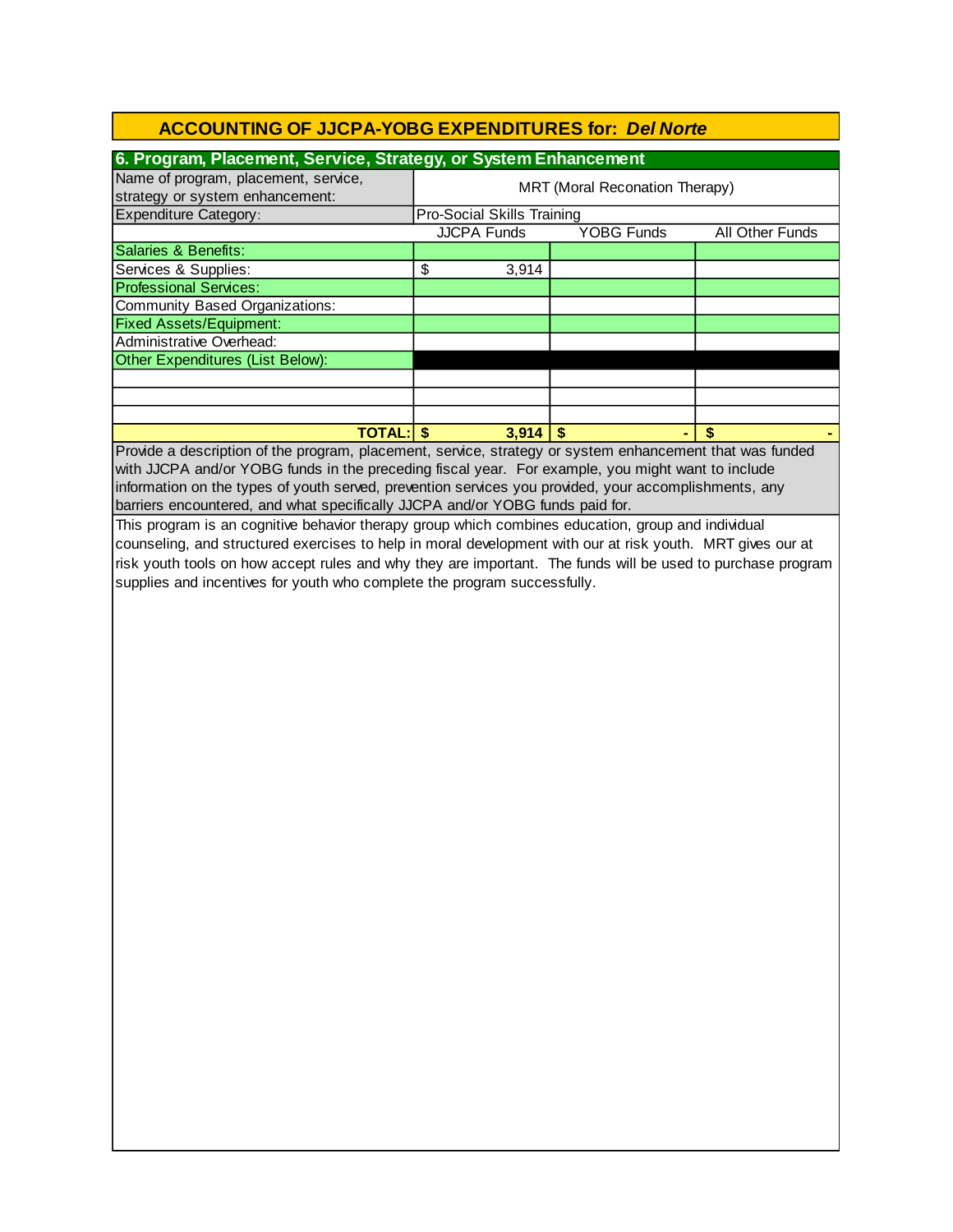| 7. Program, Placement, Service, Strategy, or System Enhancement |    |                              |                   |                 |  |  |  |  |
|-----------------------------------------------------------------|----|------------------------------|-------------------|-----------------|--|--|--|--|
| Name of program, placement, service,                            |    |                              |                   |                 |  |  |  |  |
| strategy or system enhancement:                                 |    |                              |                   |                 |  |  |  |  |
| <b>Expenditure Category:</b>                                    |    | <b>Electronic Monitoring</b> |                   |                 |  |  |  |  |
|                                                                 |    | <b>JJCPA Funds</b>           | <b>YOBG Funds</b> | All Other Funds |  |  |  |  |
| Salaries & Benefits:                                            |    |                              |                   |                 |  |  |  |  |
| Services & Supplies:                                            | \$ | 1,628                        |                   |                 |  |  |  |  |
| <b>Professional Services:</b>                                   |    |                              |                   |                 |  |  |  |  |
| <b>Community Based Organizations:</b>                           |    |                              |                   |                 |  |  |  |  |
| <b>Fixed Assets/Equipment:</b>                                  |    |                              |                   |                 |  |  |  |  |
| Administrative Overhead:                                        |    |                              |                   |                 |  |  |  |  |
| Other Expenditures (List Below):                                |    |                              |                   |                 |  |  |  |  |
|                                                                 |    |                              |                   |                 |  |  |  |  |
|                                                                 |    |                              |                   |                 |  |  |  |  |
|                                                                 |    |                              |                   |                 |  |  |  |  |
| <b>TOTAL: S</b>                                                 |    | 1,628                        |                   |                 |  |  |  |  |
| $\sim$ $\sim$<br>$\bullet$                                      |    |                              |                   |                 |  |  |  |  |

information on the types of youth served, prevention services you provided, your accomplishments, any barriers encountered, and what specifically JJCPA and/or YOBG funds paid for. Provide a description of the program, placement, service, strategy or system enhancement that was funded with JJCPA and/or YOBG funds in the preceding fiscal year. For example, you might want to include

Electronic monitors is a program designed for our youthful offenders. Electronic Monitors allows the Probation Department to supervision a juvenile in his own residence as ordered by the Court. Electronic Monitoring closely monitors the youth's activities and alerts the probation officer if the youth is in an area he is not authorized to be. A juvenile is placed on this program under strict guidelines to help him become more accountable for his decisions and attitude. Electronic Monitoring also assists the parent and probation in closely supervising a child who has demonstrated problems in school, home and/or with the law. Electronic Monitoring is used as a less restrictive alternative to secure detention. The funds will be used to pay for the monitoring of these youth.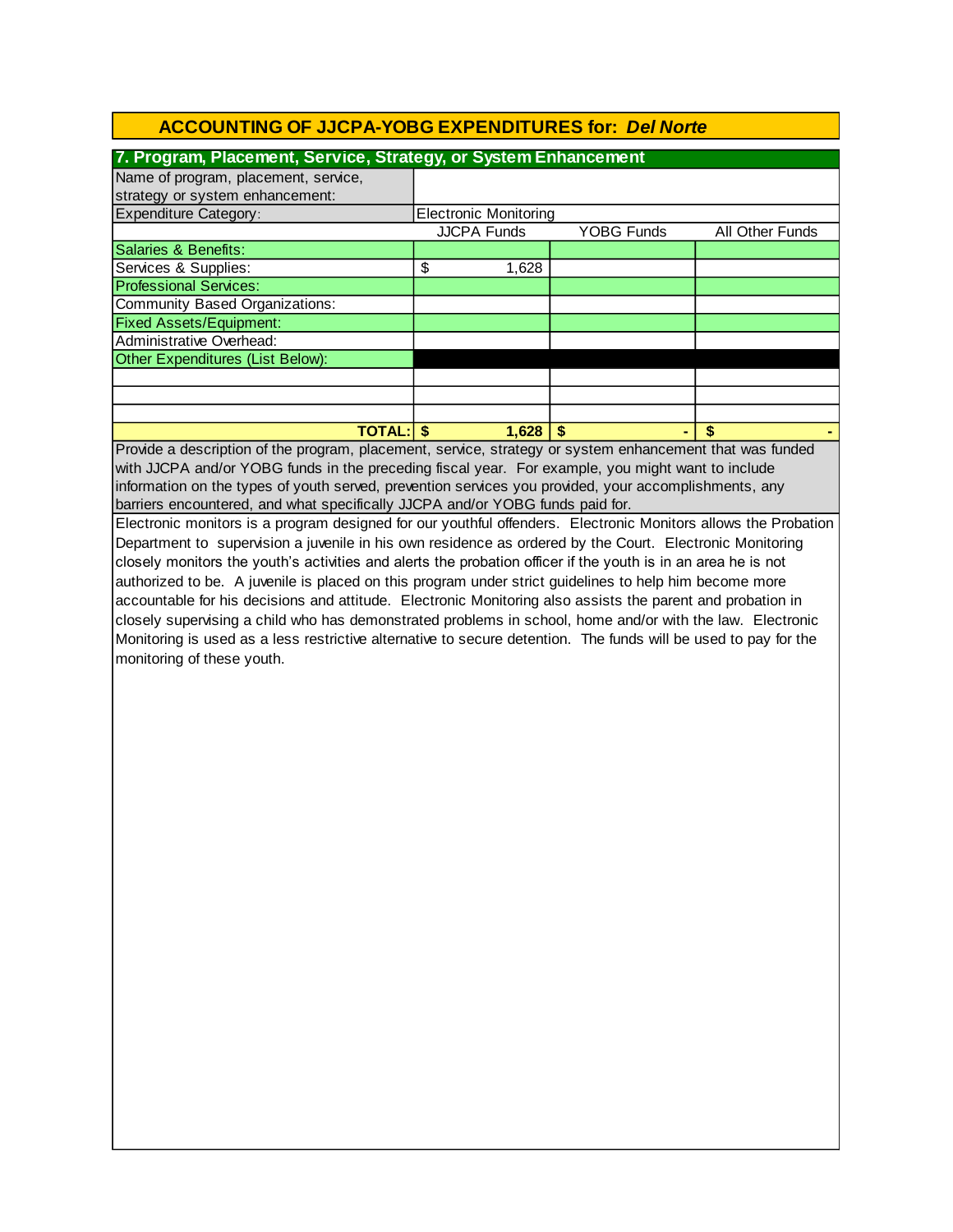| 8. Program, Placement, Service, Strategy, or System Enhancement         |                                     |                   |                 |  |  |  |  |  |
|-------------------------------------------------------------------------|-------------------------------------|-------------------|-----------------|--|--|--|--|--|
| Name of program, placement, service,<br>strategy or system enhancement: | Remi Vista                          |                   |                 |  |  |  |  |  |
| <b>Expenditure Category:</b>                                            | Individual Mental Health Counseling |                   |                 |  |  |  |  |  |
|                                                                         | <b>JJCPA Funds</b>                  | <b>YOBG Funds</b> | All Other Funds |  |  |  |  |  |
| Salaries & Benefits:                                                    |                                     |                   |                 |  |  |  |  |  |
| Services & Supplies:                                                    |                                     |                   |                 |  |  |  |  |  |
| <b>Professional Services:</b>                                           | 3,535<br>\$                         |                   |                 |  |  |  |  |  |
| Community Based Organizations:                                          |                                     |                   |                 |  |  |  |  |  |
| <b>Fixed Assets/Equipment:</b>                                          |                                     |                   |                 |  |  |  |  |  |
| Administrative Overhead:                                                |                                     |                   |                 |  |  |  |  |  |
| Other Expenditures (List Below):                                        |                                     |                   |                 |  |  |  |  |  |
|                                                                         |                                     |                   |                 |  |  |  |  |  |
|                                                                         |                                     |                   |                 |  |  |  |  |  |
|                                                                         |                                     |                   |                 |  |  |  |  |  |
| <b>TOTAL: S</b>                                                         | 3,535                               |                   | \$              |  |  |  |  |  |

barriers encountered, and what specifically JJCPA and/or YOBG funds paid for. Provide a description of the program, placement, service, strategy or system enhancement that was funded with JJCPA and/or YOBG funds in the preceding fiscal year. For example, you might want to include information on the types of youth served, prevention services you provided, your accomplishments, any

Remi Vista provides individual counseling that focuses on improving self esteem and self determination. The counselor helps teens gain needed tools to be successful on probation and in life. The funds will be used to pay for the counselor to provide weekly counseling sessions with our youth who are detained in the Juvenile Hall.